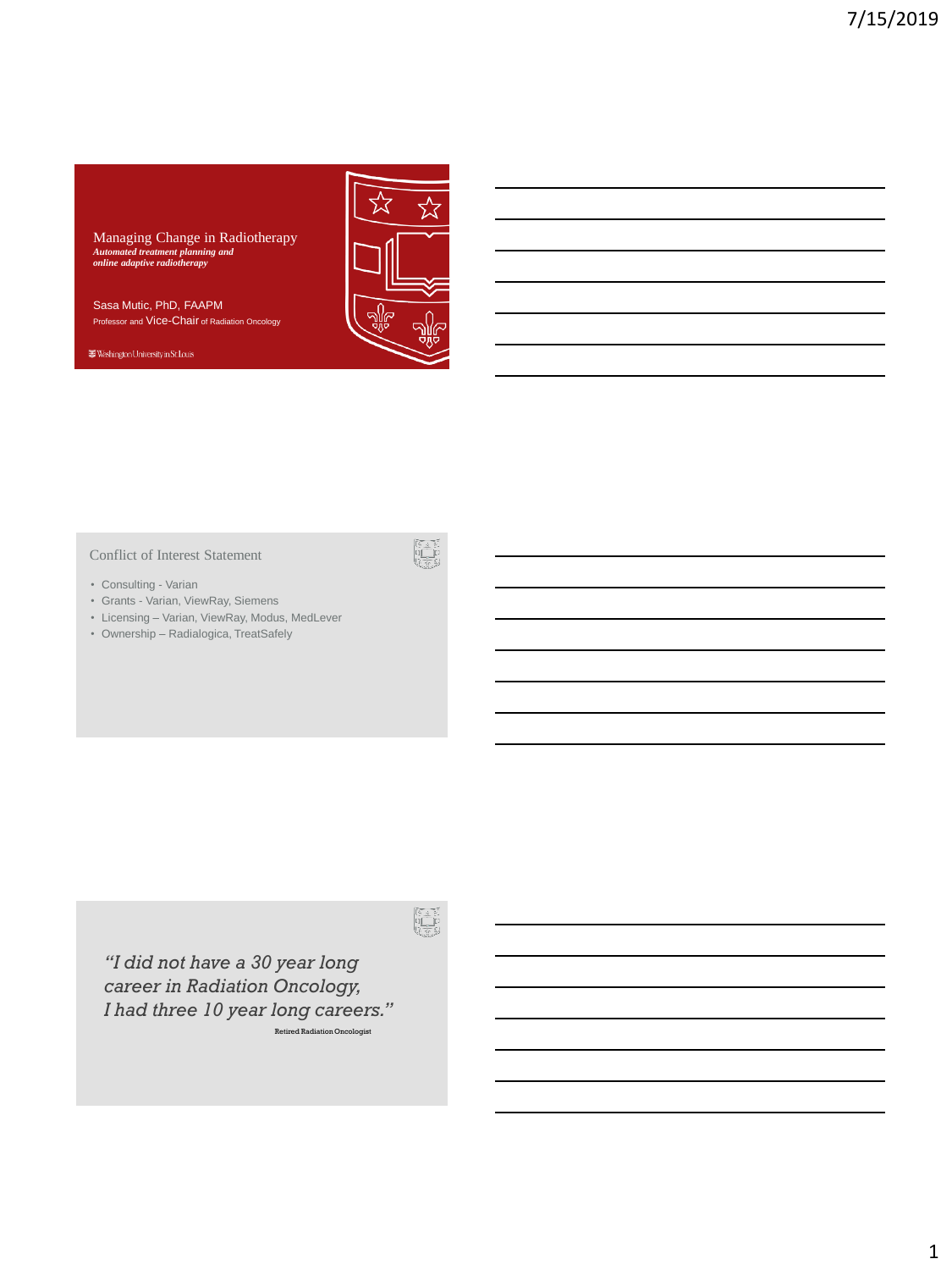*Vision for Change - Direction*





*What is the vision (direction) for automated planning and online adaptive radiotherapy?*

> *Hint: It is not automation, nor fast planning!*

 $\begin{bmatrix} \xi^* & \xi \\ 0 & \xi \\ 0 & \xi \\ \xi & \xi^* \end{bmatrix}$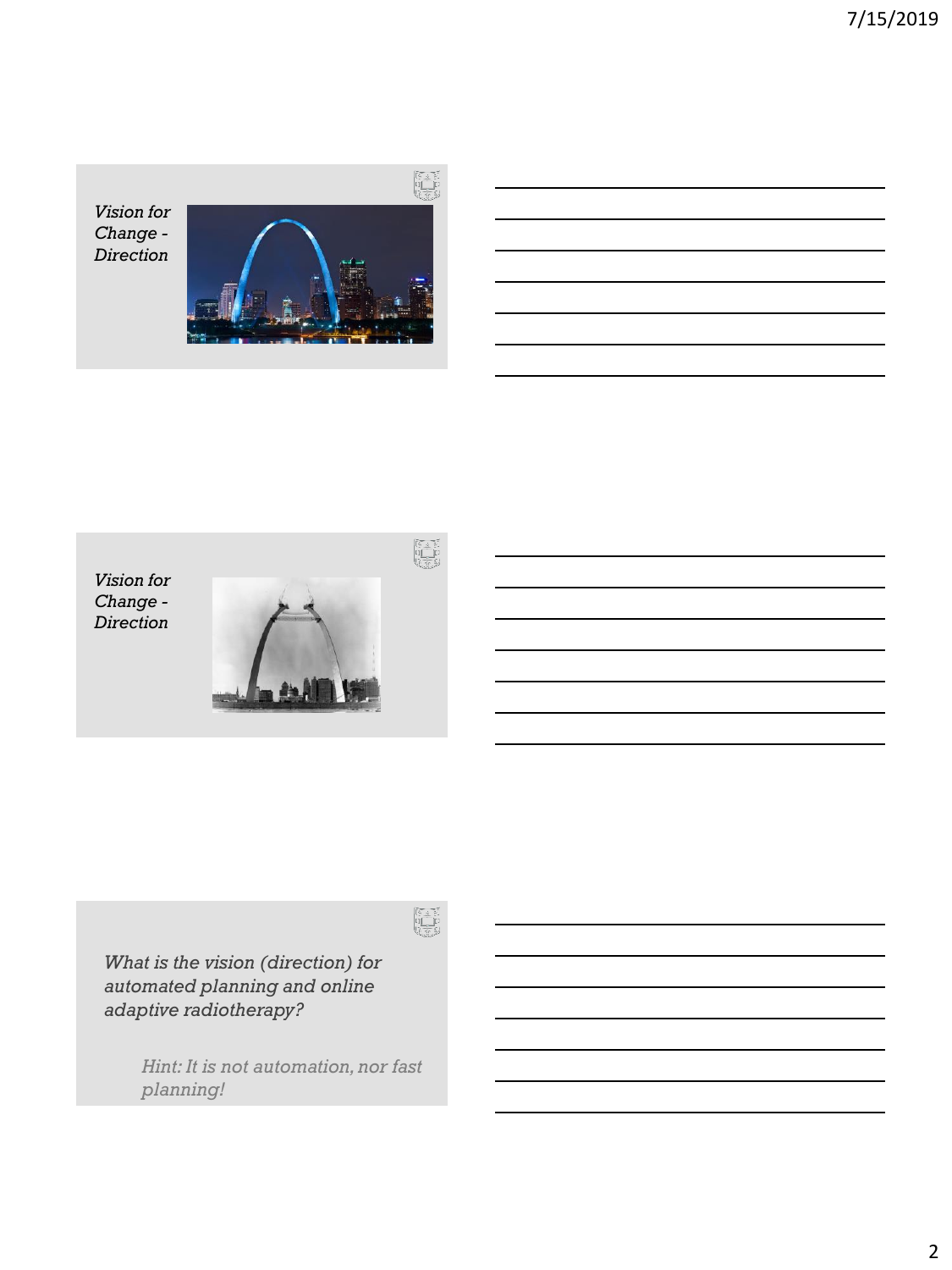Is there an insight into the future from the short history of automated planning and online adaptive radiotherapy?

*First, let's look at an old article*





Vol. 14 +Issue 12 + Page 59<br>Radiation Oncology

Radiotherapy faces big changes in the years ahead, with image-guided IMRT taking flight, automated processes replacing<br>patient-specific QA and pressure mounting to reduce rad onc costs.

By Thomas R. Mackie, PhD

# Some of Rock's thoughts

# **Prediction Today** "Radiotherapy has a future…" We are still here ☺ "In a decade, CT-guided delivery will likewise become the rule, not the exception." IGRT is ubiquitous

"…expect image guidance to blur the boundaries between surgery and radiotherapy. " SBRT is ubiquitous

"Brachytherapy will also combine seamlessly with intensity-modulated Modern brachytherapy<br>radiotherapy (IMRT) and radiolabeled tumor-seeking agents." Hand ike surgery, radiotherapy (IMRT) and radiolabeled tumor-seeking age

"One foundation technology for adaptive radiotherapy is deformable<br>registration to map one 3-D distribution to another. This will be an<br>enabling technology in 4-D imaging to map all time points back to a<br>common time for pl



 $\begin{bmatrix} \overline{b} & \underline{b} \\ \underline{b} \\ \underline{b} \\ \underline{b} \end{bmatrix}$ 

Issue Date: December 01, 2004

# Deformation is ubiquitous

3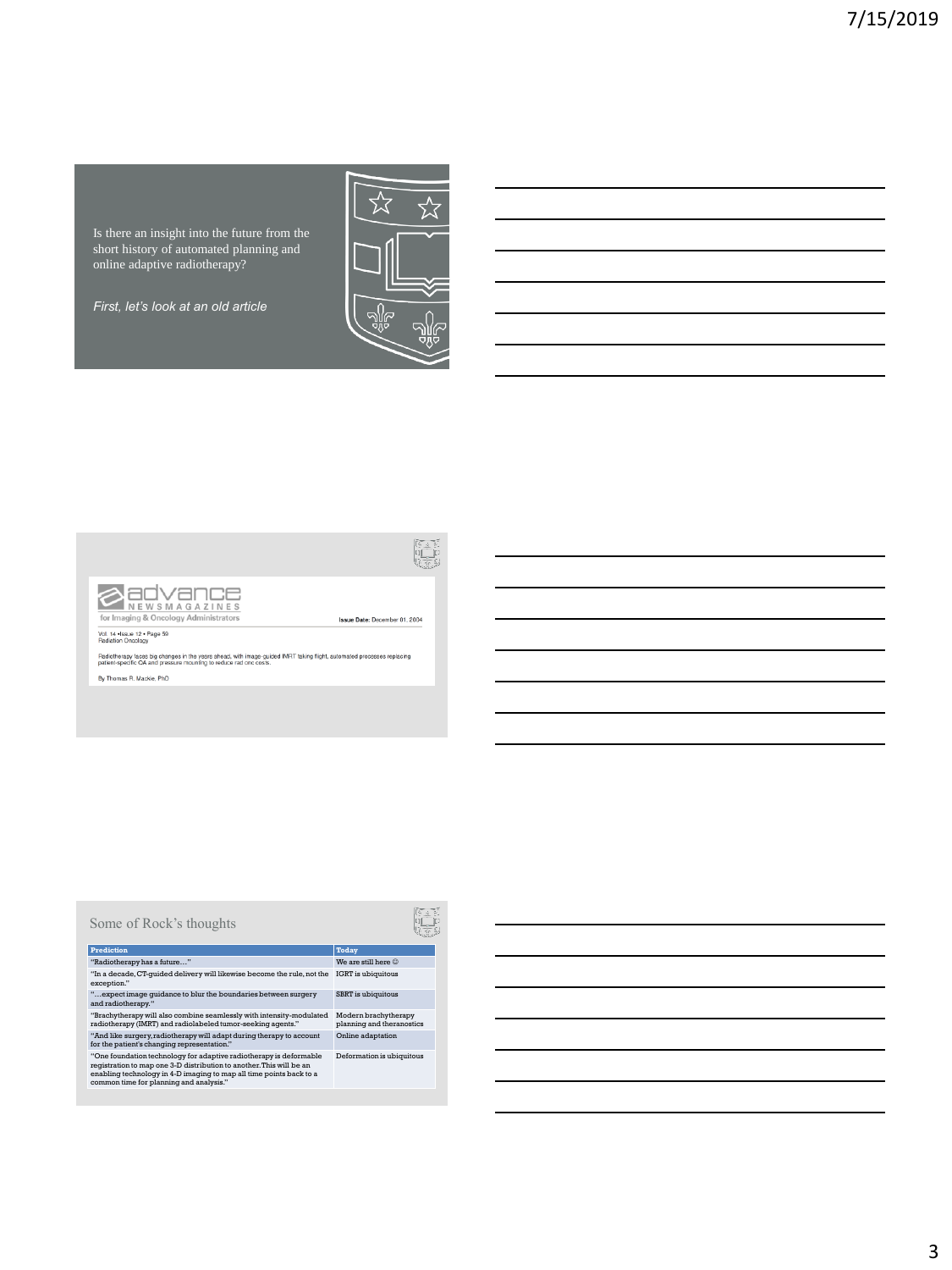# Some of Rock's thoughts Prediction<br>
and discussions of the main metastases, multiple courses<br>
Shalip courses Multiple courses (and the body — analogous to<br>
ommeding a garden in addition to using herbicides—will be<br>
accomplished by avoiding critic Multiple courses of RT commonly seen "Ten to 20 years from now, all potentially curative and many palliative IGN creations and many palliative care<br>patients will have image-guided IMRT."<br>As the speed of delivery and level of integration increases, the superi IGRT+MRT is standard of VMAT Protons, IMPT, automation of patient specific QA, automatic machine QA, etc. Perditions for these individual technologies – all true

Some of Rock's thoughts

Prediction<br>"The clinical oncology medical physicist will have a role similar to that Not tru<br>of clinical radialogy colleagues—unwelcome news to most clinical<br>radiation oncology physicists." Not true (yet)

" But revenue per medical physicist in a therapy department is about<br>consider the solution subsection and diagnostic imaging department. As automated<br>pairent specific QA procedures increase, pressure to reduce radiation<br>c

| Not true (vet)                                                                        |
|---------------------------------------------------------------------------------------|
| True and specially<br>important with the proposed<br><b>Alternative Payment Model</b> |

Is there an insight into the future from the short history of automated planning and online adaptive radiotherapy?

*Let's look at some slides from 10 years ago*

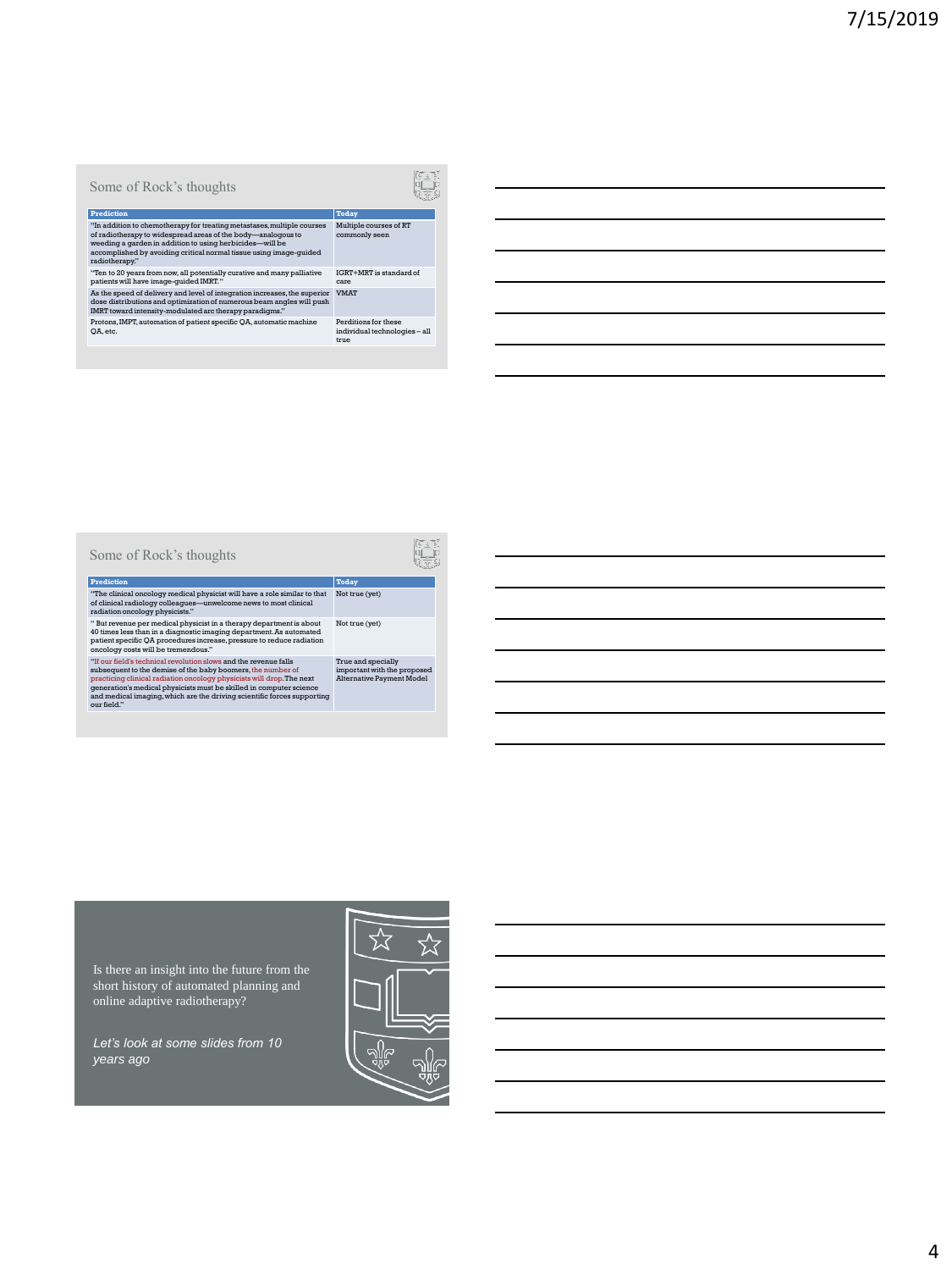# Adaptive Radiotherapy - Quality

"High-quality" means minimizing process variation and moving the average closer to the optimum value - *Med. Phys., 2007. 34(5): p. 1529- 1533.*



#### Back Then

- Could not have predicted the content of today's presentation but understood the high level scope
- Knew that technologically it would be possible
- Knew clinical evidence would be needed for sustainability
- Knew that jobs and roles would change
- Knew that field would be slow to adopt change

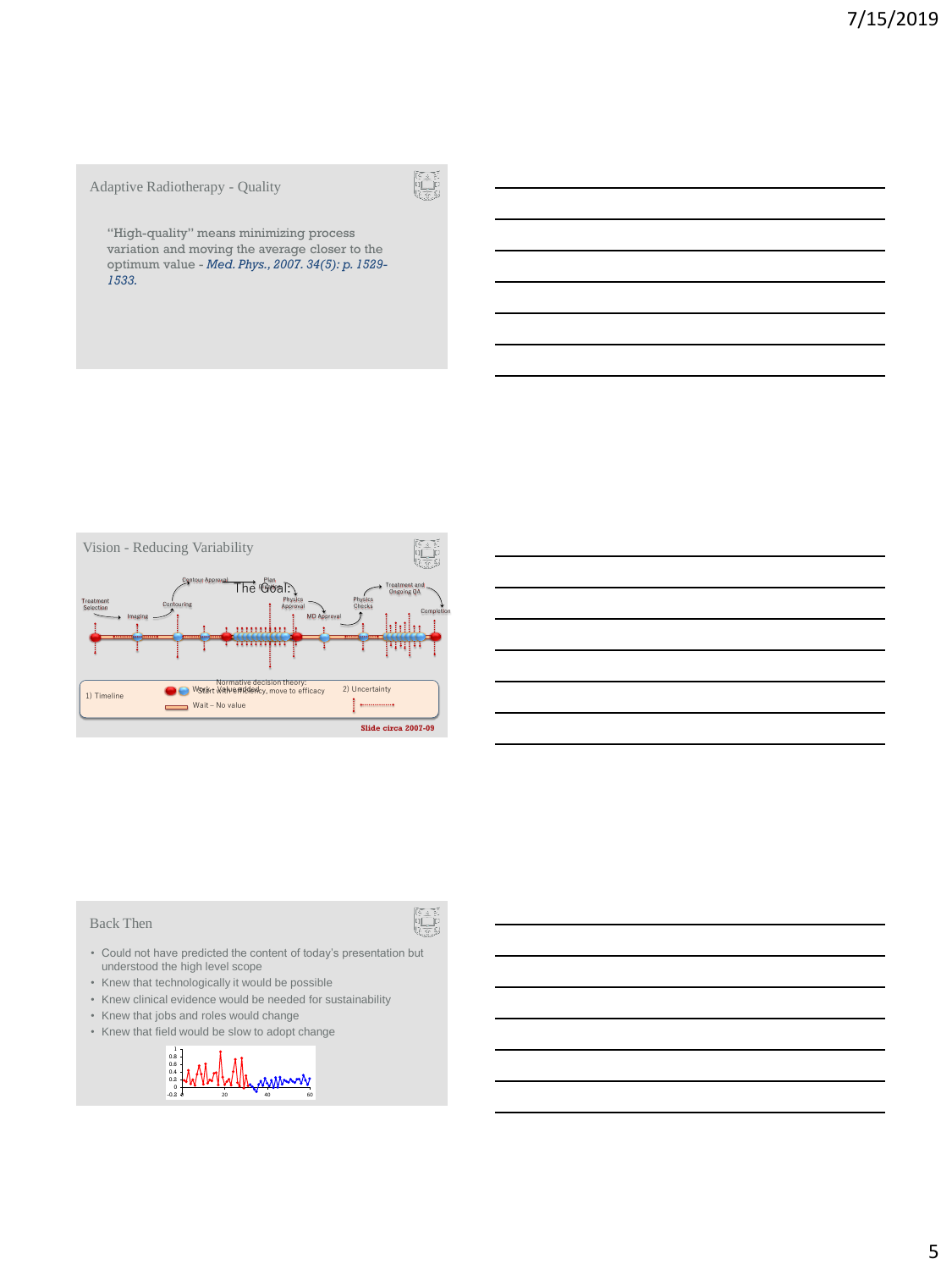Early evidence for online adaptive radiotherapy



# Online Adaptive

- r<br>V
- **Online**: Image, Re-contour, Re-optimize, QA, while patient on table
- **Adaptive**: For daily anatomic changes in target and organs at risk (OARs)

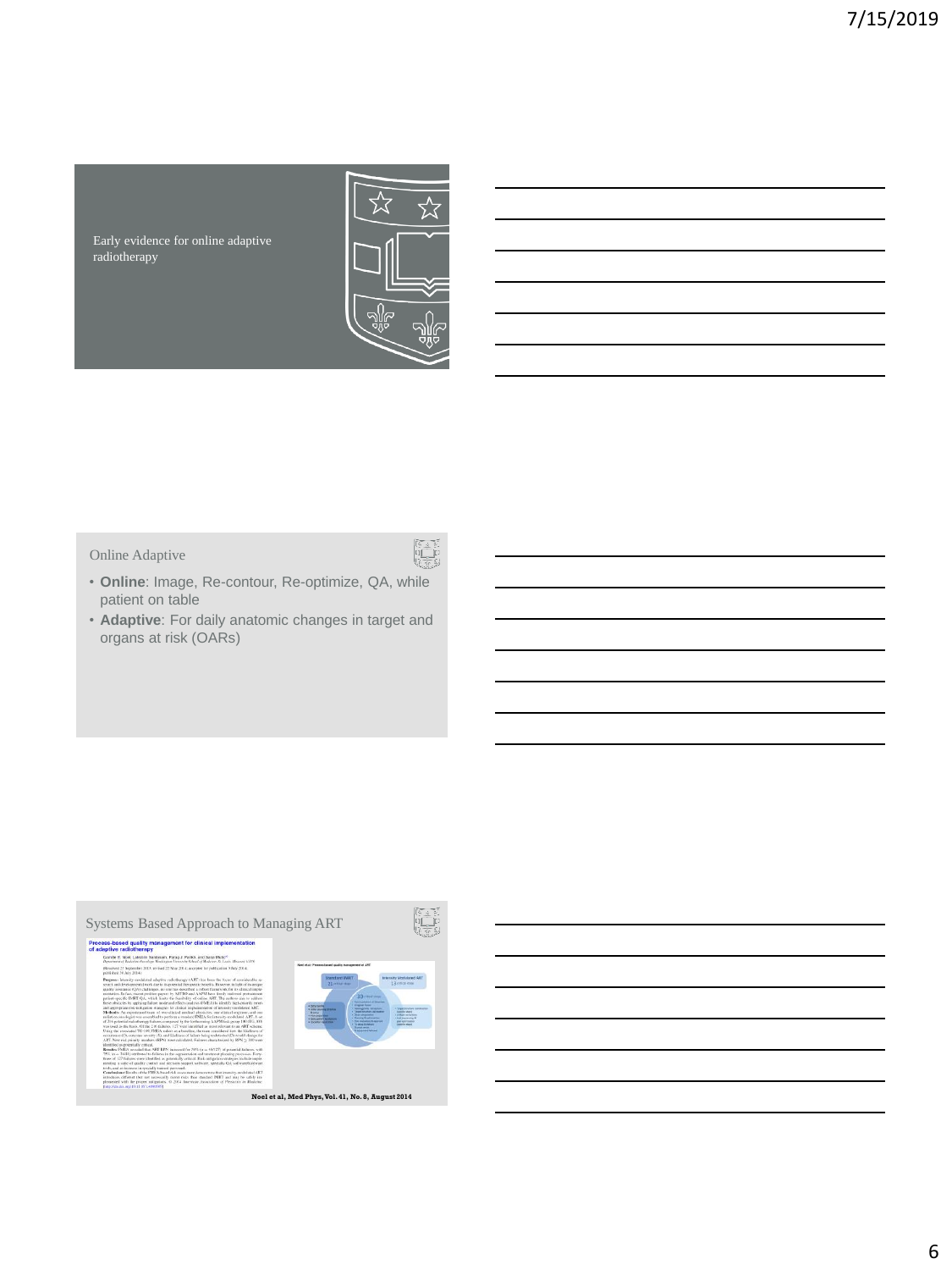







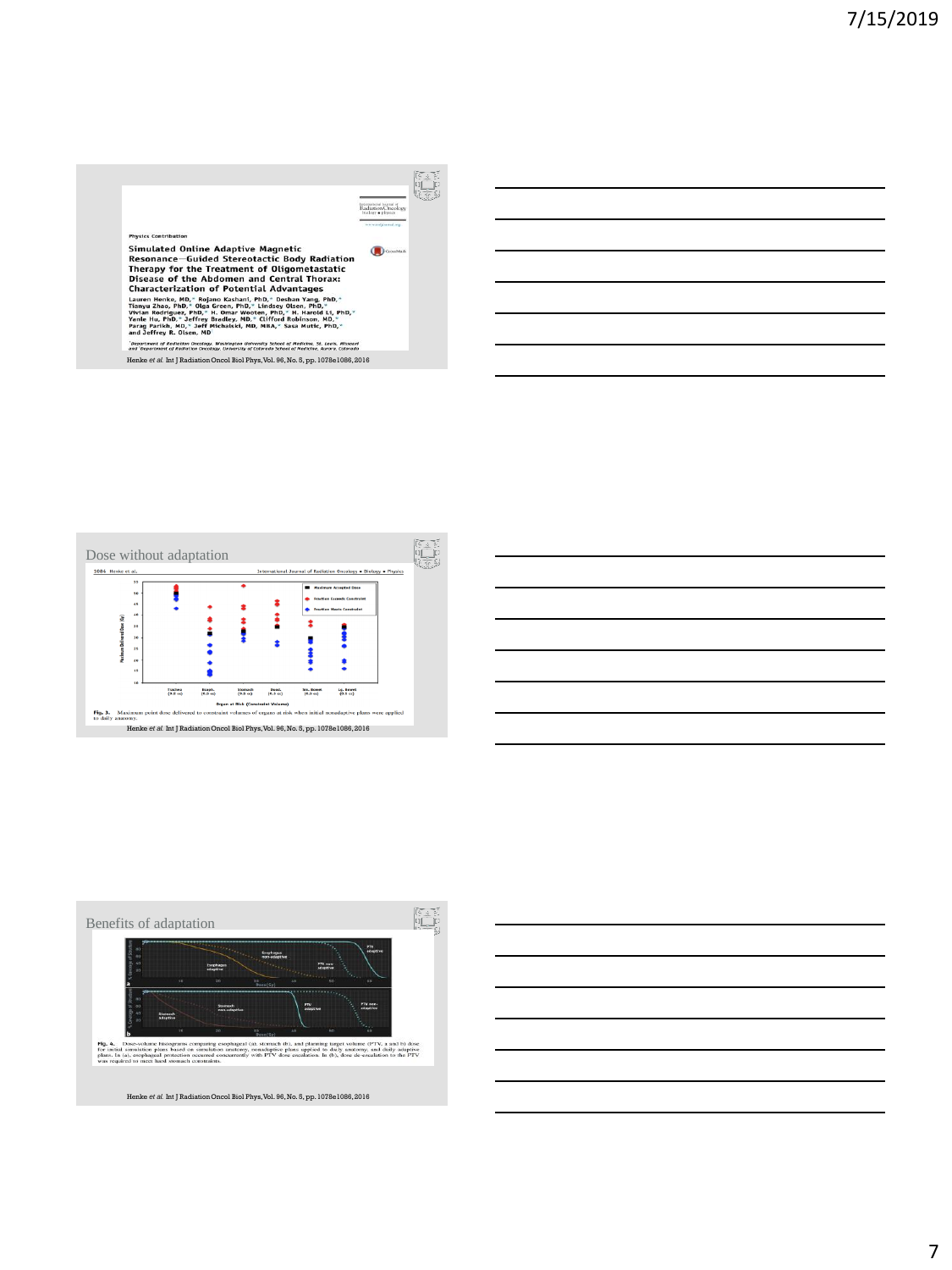#### 5 year Anniversary

• 1000s of online adaptive fractions







- "*If cancer is the emperor of all maladies, then pancreatic cancer is the ruthless dictator of all cancers*" – Deborah Schrag
	- Hammel et al, JAMA, 2016

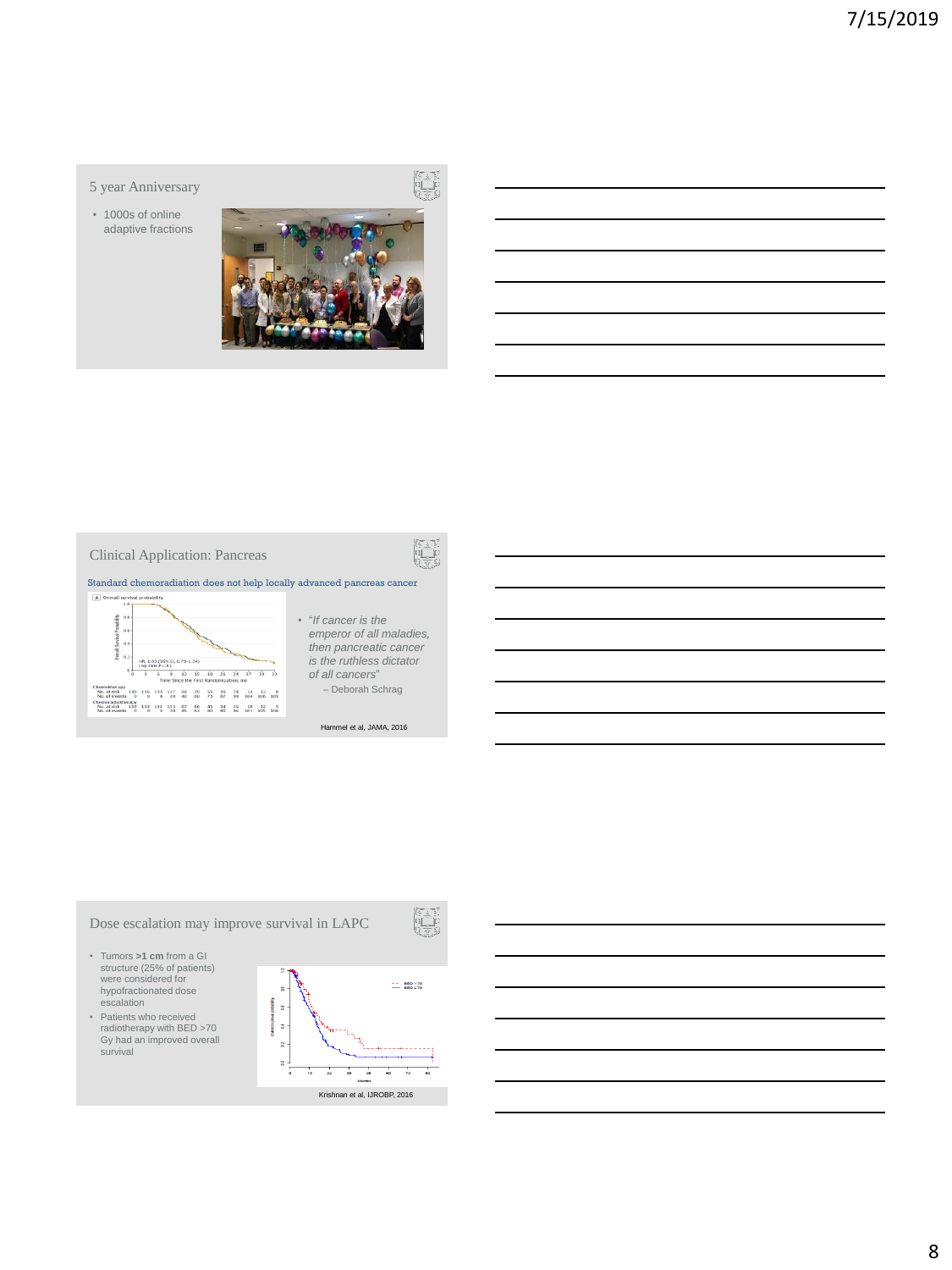







9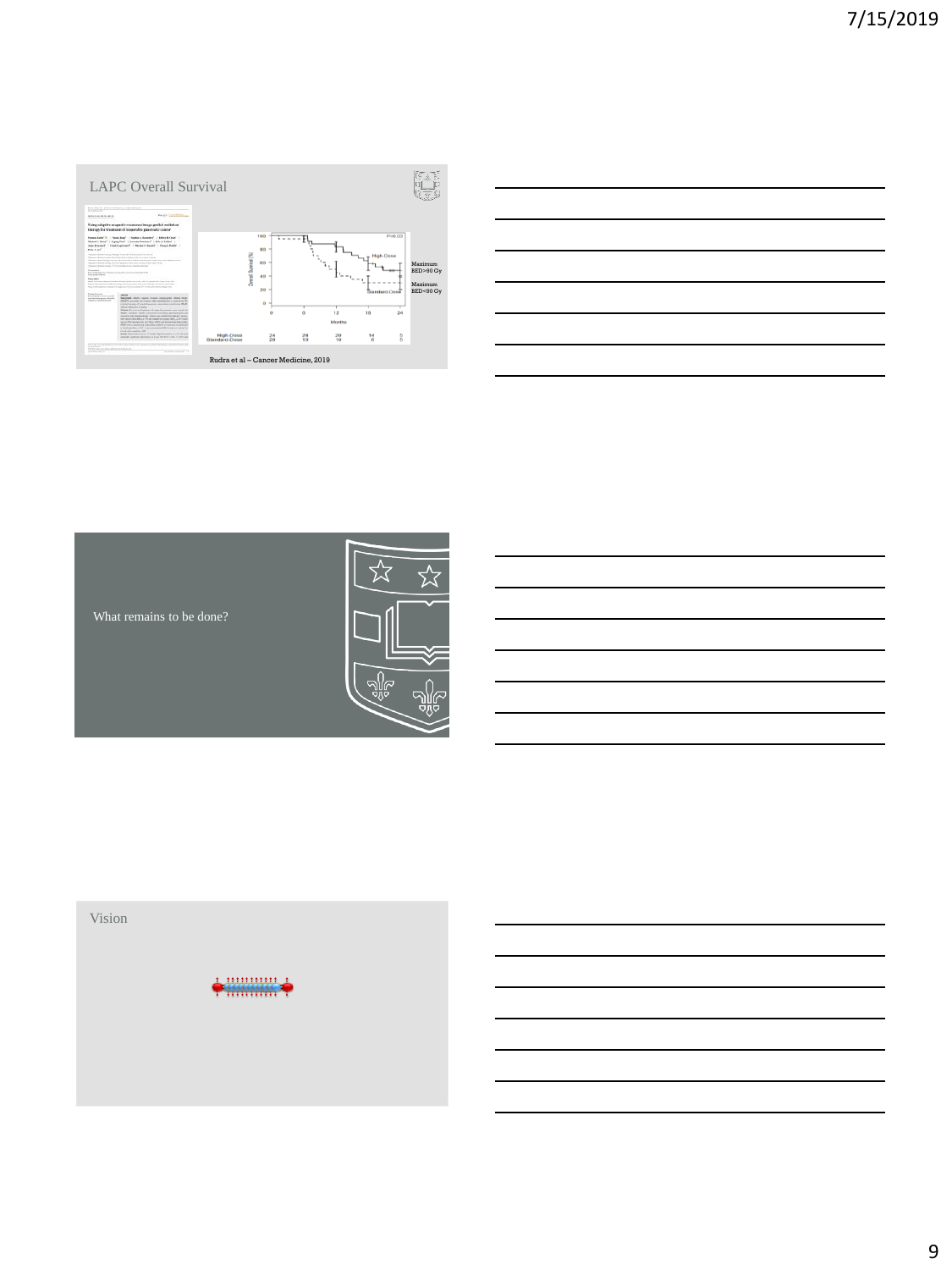



Clinical Impact – Why?

- 
- Clear evidence that wait time (diagnosis / surgery to start of RT) impacts control, survival, and quality of life
- 2 week delay: 6% (breast), 14% (post-op HN) relative risk of local recurrence, 3% (breast), 8% (HN) decrease in survival (*Chen, Radiot Oncol 2008*).
- Upstaging (1/3 of patients) from diagnosis to simulation, lung cancer (*Everitt, Cancer 2010*)
- Psychological stress of patients associated with increased wait times (*Paul, Eur J Cancer Care 2012*)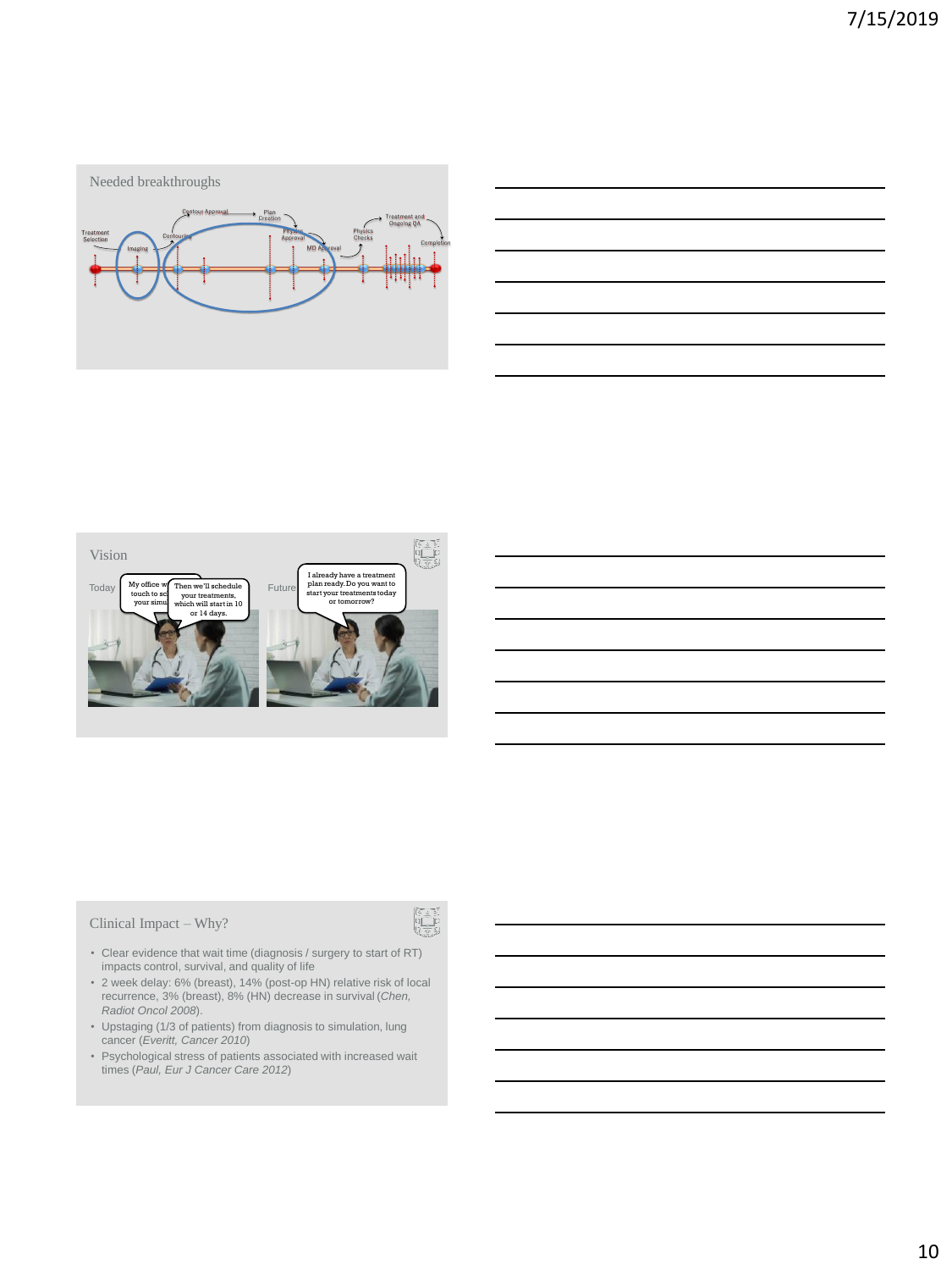# Vision



# Remove RT simulation (imaging for treatment planning) entirely

#### Vision



- Diagnostic imaging is sufficient for radiation treatment planning. – For example, in some clinics, SRS uses diagnostic MR
- Adaptive radiation therapy allows 'on table' modification to daily anatomy
	- Onboard imaging is sufficient for treatment planning
	- Can adjust to pose changes, immobilization, etc.

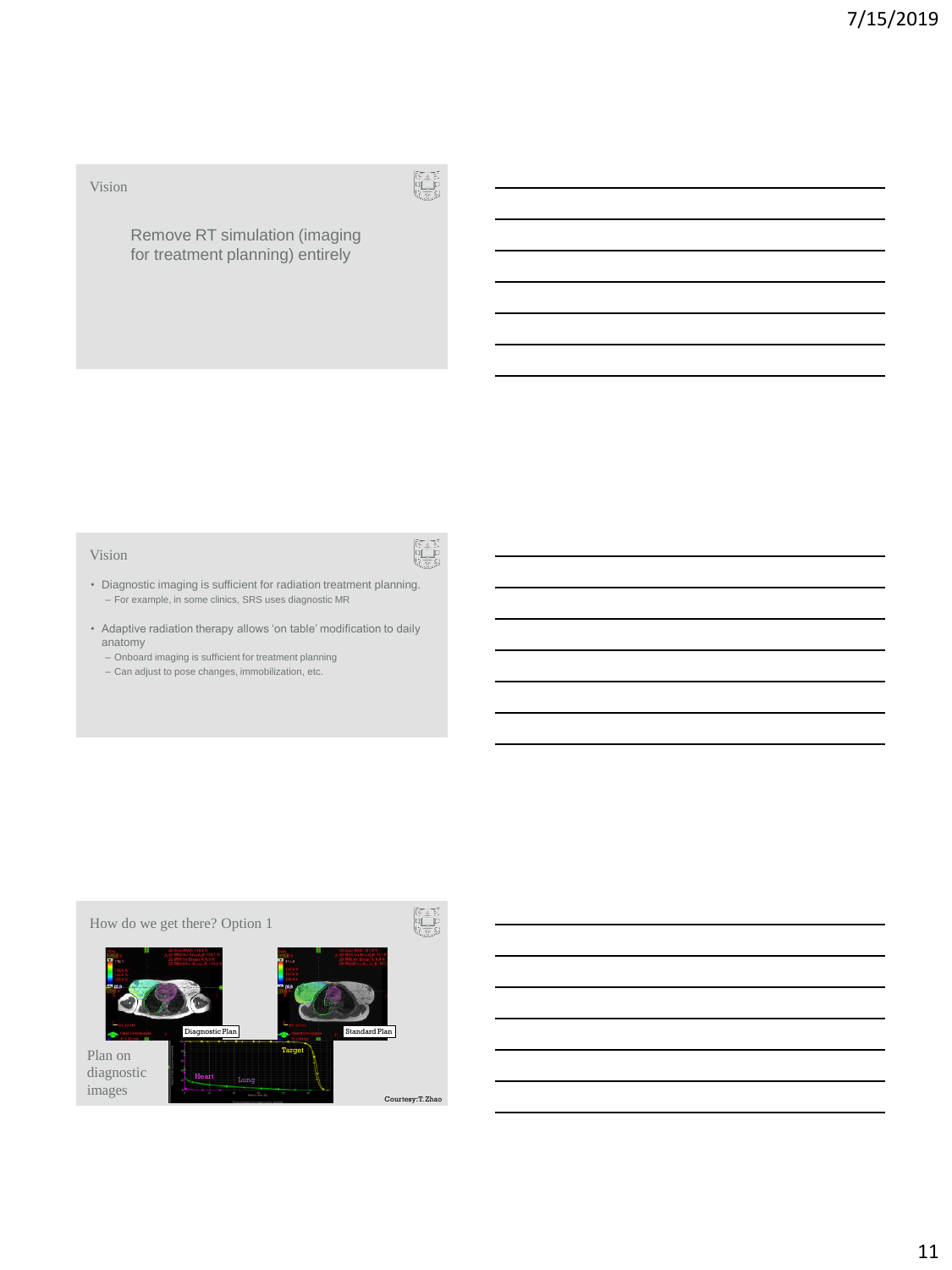

| ______ |  |  |
|--------|--|--|
|        |  |  |
|        |  |  |
| _____  |  |  |
|        |  |  |



# How do we get there? Option 3

- Use curved couches on treatment machines
	- Direct use of diagnostic images
	- More usable FOV
	- Better compatibility with arc delivery
	- Improved clearance
	- Less image artifacts More stable
	- Improved patient comfort



阿